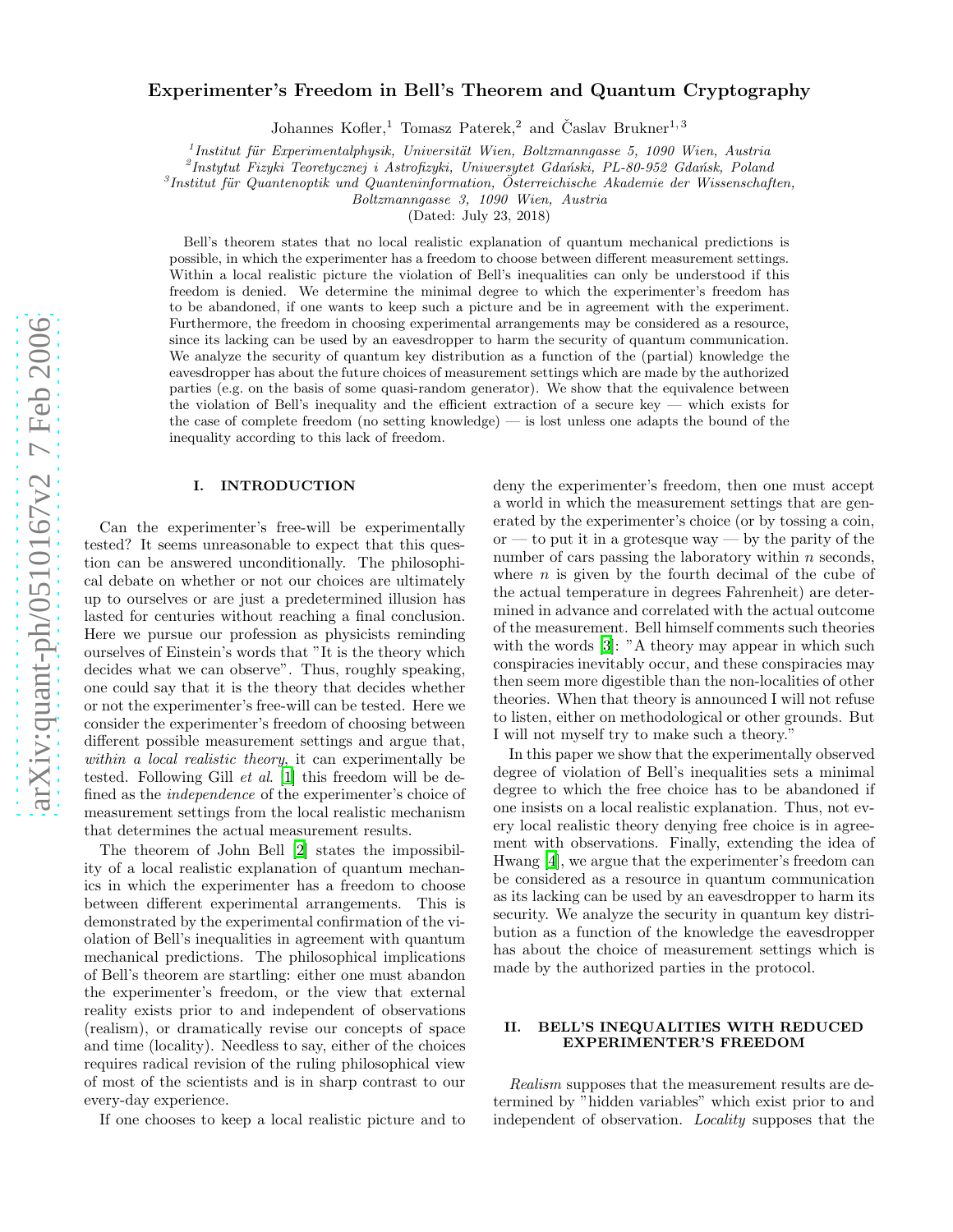results obtained at one location are independent of any measurements or actions performed at space-like separated regions. Finally, "freedom of choice" assumes that the experimenter's choice of the measurement setting is independent of the local realistic mechanism which determines the measurement results. In what follows we pursue the approach of Gill et al. [\[1\]](#page-6-0) in formulating these concepts in a mathematically rigorous way.

Consider two spatially separated partners, Alice and Bob, performing space-like separated experiments on particles which are pairwise emitted by some source. Let X and Y denote the *actual* measurement outcomes obtained, and  $k$  and  $l$  the actual measurement settings chosen by Alice and Bob, respectively. The outcomes X and Y can take values  $+1$  or  $-1$ , and the settings k and l values 1 or 2. The probability to observe the two outcomes to be equal,  $X = Y$ , under the chosen k (Alice) and l (Bob) is denoted by  $P(X = Y | kl)$ .

Local realism assumes the existence of a quadruple of variables  $\{X_1, X_2, Y_1, Y_2\}$ , each taking values +1 or -1, which represents the potential measurement outcomes in a thought experiment, under any of the possible measurement settings. This quadruple exists independently of whether any or which experiment is actually performed on either side. Because of locality the variables on Alice's side do not depend on the choice of setting on Bob's side, and vice versa. Thus, local realism requires  $X \in \{X_1, X_2\}$  and  $Y \in \{Y_1, Y_2\}$ .

The freedom assumption expresses the independence between the choice  $k, l$  of the measurement settings and the local realistic mechanism which finally selects the actual outcomes  $X, Y$  from the potential ones  $X_1, X_2, Y_1, Y_2$ . Gill *et al.* [\[1\]](#page-6-0) put this formally in the requirement that  $\{k, l\}$  are statistically independent of  $\{X_1, X_2, Y_1, Y_2\}$ . This means that in many thought repetitions of the experiment the probabilities with which the quadruple  $\{X_1, X_2, Y_1, Y_2\}$  takes on any of its  $2^4$  possible values remain the same within each subensemble defined by the four possible combinations of  $k$  and  $l$ . In particular, one has  $P(X_k = Y_l) = P(X = Y | kl)$ , where  $P(X_k = Y_l)$ is the (mathematical) probability for having  $X_k = Y_l$ .

What if the experimenter's freedom is just an illusion? Imagine that the choices of experimental settings and experimental results are both consequences of some common local realistic mechanism. In such a case the two probabilities  $P(X_k = Y_l)$  and  $P(X = Y | kl)$  may differ from each other and we use their difference

$$
\Delta_{kl} \equiv P(X = Y|kl) - P(X_k = Y_l) \tag{1}
$$

to measure the lack of freedom. This measure can acquire values from  $-1$  to 1, and the freedom case corresponds to all  $\Delta_{kl} = 0$ . It is important to note that while the probabilities  $P(X = Y|kl)$  can directly be measured, the  $P(X_k = Y_l)$  are only mathematical entities of the local realistic theory without a direct operational meaning. Nevertheless, they satisfy a settheoretical constraint which is mathematically equivalent to the Clauser–Horne–Shimony–Holt (CHSH) inequality [\[5\]](#page-6-4). The product of local realistic results  $X_2Y_2$  is always equal to the multiplication of  $(X_1Y_1)(X_1Y_2)(X_2Y_1)$ , because the square of a dichotomic variable, with values  $+1$  or  $-1$ , is equal to  $+1$ . This implies that the following expression can attain only one of two values [\[1](#page-6-0)]:

$$
\begin{aligned} \mathbb{1}\{X_1 = Y_1\} + \mathbb{1}\{X_1 = Y_2\} \\ + \mathbb{1}\{X_2 = Y_1\} - \mathbb{1}\{X_2 = Y_2\} = 0 \text{ or } 2 \,, \end{aligned} \tag{2}
$$

where  $1\{X_k = Y_l\}$  is the indicator of the event  $X_k = Y_l$ , i.e., it is equal to 1 if it happens and 0 if it does not happen. The expectation value of the indicator variable is the probability for the event to happen,  $P(X_k = Y_l)$ . Finally the expectation value of the left-hand side cannot be greater than the maximum value of the averaged expression:

<span id="page-1-1"></span>
$$
S_{\text{CHSH}} \equiv P(X_1 = Y_1) + P(X_1 = Y_2) + P(X_2 = Y_1) - P(X_2 = Y_2) \le 2.
$$
 (3)

The equivalence to the CHSH inequality is evident as soon as one recalls that the correlation function of dichotomic variables equals  $E_{kl} = 2P(X_k = Y_l) - 1$ . The above inequality, in turn, implies a new bound on the set of probabilities that can experimentally be measured:

<span id="page-1-0"></span>
$$
S_{\Delta} \equiv P(X = Y|11) + P(X = Y|12)
$$
\n
$$
+ P(X = Y|21) - P(X = Y|22) \le 2 + \Delta_{\text{CHSH}},
$$
\n(4)

where  $\Delta$ CHSH  $\equiv \Delta_{11} + \Delta_{12} + \Delta_{21} - \Delta_{22}$ . Note that on the basis of measured probabilities (relative frequencies) one cannot make statements about the individual measures  $\Delta_{kl}$  but rather on their combination as given in  $\Delta_{\text{CHSH}}$ . In particular, it is possible that  $\Delta_{\text{CHSH}} = 0$ , although all the individual  $\Delta_{kl} \neq 0$ , and it may also be negative. However, only the case of positive  $\Delta_{\text{CHSH}}$  — implying at least one individual  $\Delta_{kl}$  to be unequal to zero — makes the freedom assumption within a local realistic model experimentally testable, as the bound on the right-hand side of [\(4\)](#page-1-0) is increased. As well one could study the lower bounds of  $S_{\text{CHSH}}$  and  $S_{\Delta}$ .

To give an example of the lack of freedom model, imagine a local realistic mechanism in which the source "knows" in advance the settings "to be chosen" by Alice and Bob. The source can "arbitrarily" manipulate the value of  $S_\Delta$  in this case. Even the algebraic (logical) bound of  $S_\Delta = 3$  can be reached: whenever Alice and Bob both measure the second setting, the source sends (local realistic) correlated pairs such that the measurement results anticoincide, i.e.  $P(X = Y | 22) = 0$ , and in all other measurements it produces pairs for which the results coincide, i.e.  $P(X = Y | 11) = P(X = Y | 12) =$  $P(X = Y | 21) = 1$ , and thus  $S_\Delta = 3$ . For this local realistic model (without freedom) inequality [\(4\)](#page-1-0) is satisfied, but only because of the adapted bound  $2 + \Delta_{CHSH} = 3$ . Now imagine another experiment, in which the observers (freely) choose their settings independently from the local realistic source. Then  $P(X = Y | kl) = P(X_k = Y_l)$ , i.e.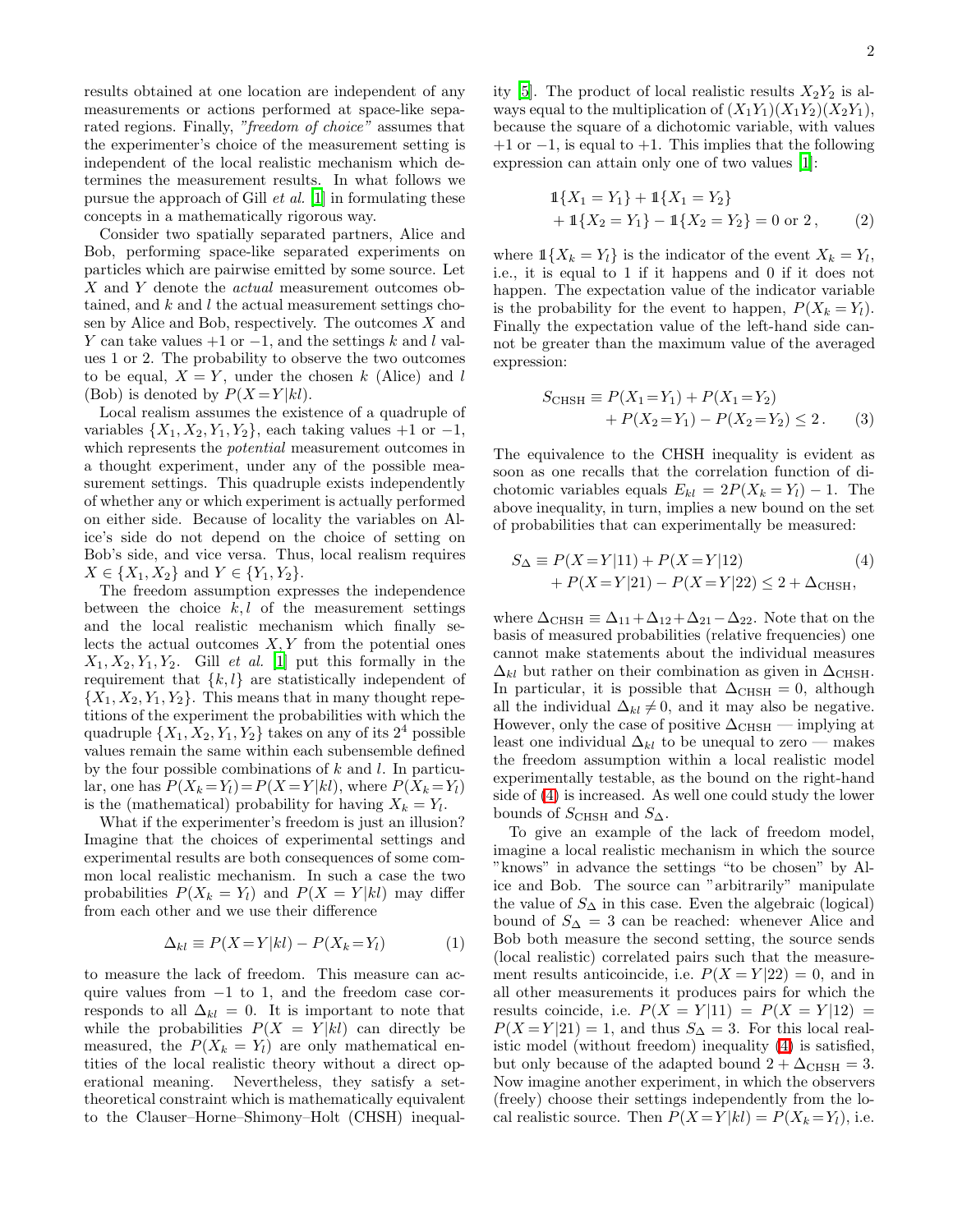$\Delta_{\text{CHSH}} = 0$ , and inequality [\(4\)](#page-1-0) is fulfilled with the bound of 2, as it becomes the CHSH inequality [\(3\)](#page-1-1).

The value of  $\Delta_{\text{CHSH}}$  for which the inequality is still satisfied, defines the minimal extent to which the experimenter's freedom has to be abandoned such that a local realistic explanation of the experiment is still possible. Denote the left-hand side of inequality [\(4\)](#page-1-0) as the CHSH expression. The maximal possible quantum value,  $S_{\text{QM}} = 1 + \sqrt{2}$ , of this expression can be observed for the maximally entangled state, for example, the singlet state  $|\psi^{-}\rangle = (|0\rangle|1\rangle - |1\rangle|0\rangle)/\sqrt{2}$ , where  $|0\rangle$  and  $|1\rangle$  are two orthogonal quantum states, and for an appropriate choice of possible settings  $\{k, l\}$ . This quantum value requires an abandonment of the experimentalist's freedom to the extent of at least  $\Delta_{\text{CHSH}} = \sqrt{2} - 1 \approx 0.414$ .

Since, based on the experiment, we can only make statements about  $\Delta_{\text{CHSH}}$ , a large number of local realistic theories are possible that deny the experimenter's freedom and are in agreement with quantum mechanical predictions and experiments. In order to be able to make further statements about these theories we need to impose some structure on them. In what follows we restrict ourselves to the case where the degree to which the freedom is abandoned — that is the absolute value of the measure  $\Delta_{kl}$  — is independent of the actual experiment performed, i.e.  $|\Delta_{kl}| = \Delta$  is the same for all  $k, l$ . Roughly speaking, the level of conspiracy is assumed to be the same for all experimental situations. Choosing  $\Delta_{11} = \Delta_{12} = \Delta_{21} = -\Delta_{22} \equiv \Delta$  one obtains  $\Delta = \frac{1}{4}(\sqrt{2}-1) \approx 0.104$  for the minimal degree required to explain the quantum value of the CHSH expression by a local realistic model. If all the  $\Delta_{kl}$  are positive (i.e. if  $P(X = Y | kl) > P(X_k = Y_l)$  for all k, l), one finds the even higher value  $\Delta = \frac{1}{2}(\sqrt{2}-1) \approx 0.207$ .

It is known that with an increasing number of parties, N, the discrepancy between the results of Bell tests and local realistic predictions that respect the experimenter's freedom increases rapidly (exponentially) with  $N$  [\[6\]](#page-6-5). We now determine how the degree of the lack of freedom needs to scale with  $N$  in a local realistic theory that agrees with these tests.

Consider N space-like separated parties who can each choose between two possible measurement settings. Let  $X^{(j)} \in \{1, -1\}$  denote the actual measurement result obtained and  $k_j \in \{1,2\}$  the actual measurement setting chosen by party j. The probability to observe correlation, i.e. the probability that the product of local results is equal to 1 if settings  $k_1, ..., k_N$  are chosen, is denoted by  $P(\prod_{j=1}^{N} X^{(j)} = 1 | k_1...k_N)$ . Local realism assumes the existence of 2 N numbers  $\{X_1^{(1)}, X_2^{(1)}, ..., X_1^{(N)}, X_2^{(N)}\}$ , each taking values  $+1$  or  $-1$  and representing the potential measurement outcomes of  $N$  parties under any possible combination of their measurement settings. The (mathematical) probability that the product of the potential outcomes is equal to 1 is denoted by  $P(\prod_{j=1}^{N} X_{k_j}^{(j)})$  $k_j^{(j)} = 1$ . Note again that this probability cannot be measured experimentally.

<span id="page-2-1"></span>We apply the approach used above to the present case of N parties. We introduce the difference

$$
\Delta_{k_1...k_N} \equiv P(\prod_{j=1}^N X^{(j)} = 1 | k_1...k_N) - P(\prod_{j=1}^N X_{k_j}^{(j)} = 1)
$$
\n(5)

<span id="page-2-0"></span>to measure the lack of freedom of  $N$  experimenters. The probabilities  $P(\prod_{j=1}^N X_{k_j}^{(j)})$  $k_j^{(j)} = 1$ ) satisfy a set-theoretical constraint that is mathematically equivalent to the Mermin inequality [\[6\]](#page-6-5) (the particular form used here is from  $|7|$ :

$$
M \equiv \sum_{k_1,\dots,k_N=1}^{2} s(k_1,\dots,k_N) P(\prod_{j=1}^{N} X_{k_j}^{(j)} = 1) \le B(N),
$$
\n(6)

where  $s(k_1, ..., k_N) = \sin[(k_1 + ... + k_N)\frac{\pi}{2}]$  are coefficients taking values  $0, +1$  or  $-1$ . The inequality is bounded by  $B(N) = \frac{1}{2} \left[ 2^{\lfloor N/2 \rfloor} + 2^{N/2} \sin(\frac{N\pi}{4}) \right]$ , where  $\lfloor x \rfloor$ is the greatest integer less or equal to  $x$ . Using inequality [\(6\)](#page-2-0) and definition [\(5\)](#page-2-1), one obtains a new inequality:

<span id="page-2-2"></span>
$$
M_{\Delta} \equiv \sum_{k_1,\dots,k_N=1}^{2} s(k_1,\dots,k_N) P(\prod_{j=1}^{N} X^{(j)} = 1 | k_1 \dots k_N)
$$
  
 
$$
\leq B(N) + \Delta_{\text{Merm}},
$$
 (7)

where  $\Delta_{\text{Merm}} = \sum_{k_1,...,k_N=1}^{2} s(k_1,...,k_N) \Delta_{k_1...k_N}$ . Importantly, the probabilities entering this inequality are measurable.

In a Bell experiment involving the maximally entangled N-party (GHZ) state one observes  $M_{OM}$  =  $\frac{1}{2}\left[2^{N-1}+2^{N/2}\sin(\frac{N\pi}{4})\right]$  for the maximal possible value of the left-hand side of inequality [\(7\)](#page-2-2). This implies  $2^{N-2} - 2^{\lfloor (N-2)/2 \rfloor}$  for the minimal value of  $\Delta_{\text{Merm}} =$  $M_{\text{QM}} - B(N)$  that still allows a local realistic explanation of the experiment. Suppose again that the degree of the lack of freedom is independent of the measurement setting. With an adequate choice of signs one has  $\Delta_{k_1...k_N} = \Delta_N$  for k's for which  $s(k_1,...,k_N) = 1$  and  $\Delta_{k_1...k_N} = -\Delta_N$  for k's for which  $s(k_1, ..., k_N) = -1$ . This results in  $\Delta_{\text{Merm}} = 2^{N-1} \Delta_N$ . Finally, one obtains that the degree to which the experimenter's freedom has to be abandoned in order to have an agreement between local realism and Bell's experiments with N parties saturates exponentially fast with N as  $\Delta_N = \frac{1}{2} - \frac{1}{2^{\lfloor (N+1)/2 \rfloor}}$ . In the limit of infinitely many partners  $\Delta_N$  reaches the value of  $\frac{1}{2}$ . It is remarkable that if the sign of all  $\Delta_{k_1...k_N}$  is chosen positive, there will be no way to obtain agreement between local realism and the experimental results, since  $\Delta_N$  would have to leave the range from  $-1$  to  $+1$  in the limit of large N. The other argument which invalidates all  $\Delta_{k_1...k_N}$  to be positive involves only four parties. In this case in the expression defined in [\(7\)](#page-2-2) the number of probabilities with a positive sign is equal to the number of probabilities with a negative sign. Thus, if all  $\Delta_{k_1...k_N}$ are positive and have the same value they cancel each other, i.e.  $\Delta_{\text{Merm}} = 0$ , and no explanation of the violation of the bound  $B(N=4)$  is possible.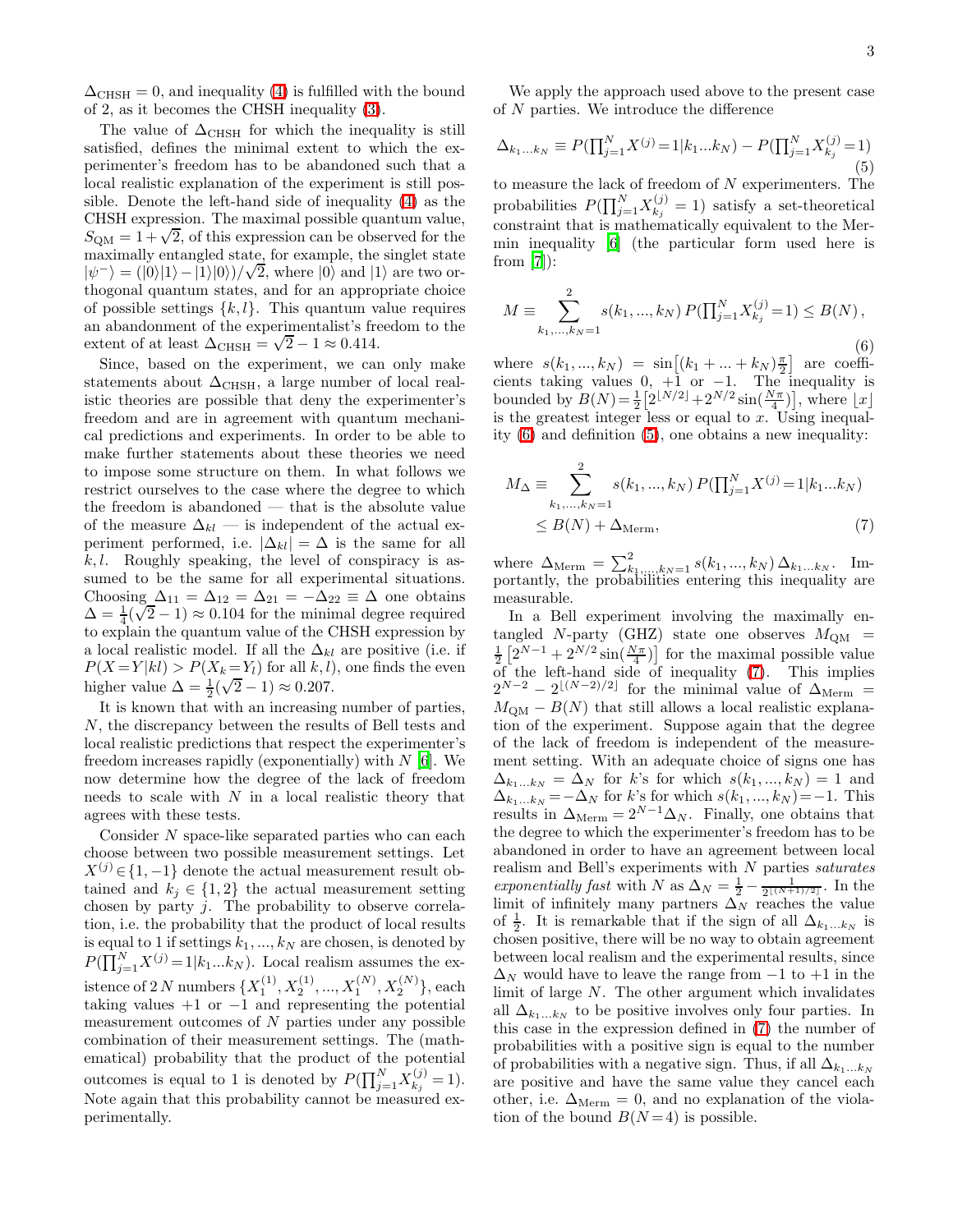In this section we showed that quantum correlations for N partners can be explained within local realism only if both the number of measurement settings in which the experimenter's freedom is abandoned (all  $2^{N-1}$  combinations of local settings entering the Mermin inequality) increases exponentially and the degree of this abandonment saturates exponentially fast with  $N$ . Furthermore, from the viewpoint of local realism that denies freedom, there is no obvious reason why the quantum bound of the CHSH inequality is  $1 + \sqrt{2}$  and not, for example, the maximal possible logical bound of 3. In our opinion these objections clearly show that the local realistic program goes squarely against every effort for simple and sensible explanations of our observations. In particular, in order to explain the violation of Bell's inequality within local realism, one has to introduce purely theoretical and experimentally not accessible entities such as the (mathematical) probabilities  $P(X_k = Y_l)$ . This is against the spirit of Ockham's razor principle.

# III. QUANTUM KEY DISTRIBUTION WITH REDUCED EXPERIMENTER'S FREEDOM

The violation of Bell's inequality by legitimate parties was found to be a necessary and sufficient condition for their efficient extraction of a quantum secret key [\[8,](#page-6-7) [9\]](#page-6-8), showing an appealing connection between secure key distribution and the violation of local realism.

Apart from its fundamental meaning, the freedom to choose between different measurement settings can be regarded as an important resource in quantum secret key distribution. In particular, as recently shown by Hwang [\[4](#page-6-3)], an eavesdropper can both simulate the violation of Bell's inequality and successfully eavesdrop, if the freedom in choosing the settings by legitimate partners is abandoned. Effectively, one can assume that each measurement device chooses its settings according to a pseudo-random sequence that is installed in the device beforehand. Such a model of lack of freedom allows the eavesdropper to know the algorithm generating the pseudo-random numbers, at least to some extent, and correspondingly predict the future measurement settings of the legitimate parties.

In what follows we will consider an Ekert-like protocol  $[10]$  — a combination of the BBM92 protocol  $[11]$ (which is an application of the BB84 protocol [\[12\]](#page-6-11) to entangled states) and a CHSH test — and analyze both the violation of Bell's inequality and the security of the key distribution as a function of the amount of knowledge that the eavesdropper Eve (E) has about the settings chosen by the legitimate parties Alice (A) and Bob (B). We have chosen this combination of BBM92 and CHSH — henceforth denoted as the BBM–CHSH protocol because it allows to test the relationship between Bell's theorem and secure quantum key distribution in a single protocol. (In contrast to the original Ekert protocol with non-orthogonal key establishing settings, there is a



<span id="page-3-0"></span>FIG. 1: Settings in the BBM–CHSH protocol. Alice chooses between two orthogonal measurement directions  $\alpha_1$  and  $\alpha_2$ , whereas Bob has four different possibilities, namely the same directions as Alice, i.e.,  $\beta_1$  and  $\beta_2$ , as well as two directions rotated by  $\frac{\pi}{4}$ , i.e.  $\beta_3$  and  $\beta_4$ .

security proof for the BBM92 attached to the error rate.)

Consider a source that emits pairs of spin- $\frac{1}{2}$  particles in the singlet state  $|\psi^{-}\rangle = (|z+\rangle|z-\rangle - |z-\rangle|z+\rangle)/\sqrt{2}$ , where  $|z+\rangle$  and  $|z-\rangle$  denote spin-up and spin-down along the z-direction, respectively. The legitimate parties measure the incoming particles in the  $x, y$ -plane. Alice can choose between two orthogonal settings, characterized by the azimuthal angles  $\alpha_1 \equiv 0$  and  $\alpha_2 \equiv \frac{\pi}{2}$ , whereas Bob has 4 possible measurement directions, namely  $\beta_1 \equiv$  $\alpha_1 \equiv 0, \beta_2 \equiv \alpha_2 \equiv \frac{\pi}{2}, \beta_3 \equiv \frac{\pi}{4}, \text{ and } \beta_4 \equiv \frac{3\pi}{4} \text{ (note that)}$ the  $\beta_j$  are not numbered in ascending order). Therefore, depending on their choice of settings, they sometimes measure correlations for determining the violation of the CHSH inequality, namely with the 4 settings  $(\alpha_1, \beta_3)$ ,  $(\alpha_1, \beta_4)$ ,  $(\alpha_2, \beta_3)$ , and  $(\alpha_2, \beta_4)$ , or they can establish a key, since their outcomes are perfectly anti-correlated for measurements along  $(\alpha_1, \beta_1)$  and  $(\alpha_2, \beta_2)$ . If they choose  $(\alpha_1, \beta_2)$  or  $(\alpha_2, \beta_1)$ , i.e. orthogonal directions, they discard their results. A schematic of the measurement directions is shown in figure [1.](#page-3-0)

Let  $P(X = -Y|ij)$  denote the probability that Alice and Bob obtain anti-correlated results if they measure along  $\alpha_i$  and  $\beta_j$ , respectively, where  $i = 1, 2$  and  $j =$ 1, 2, 3, 4. Within the freedom assumption the (measured) CHSH expression has the form

<span id="page-3-1"></span>
$$
S \equiv P(X = -Y|13) + P(X = -Y|23) + P(X = -Y|24) - P(X = -Y|14) \le 2.
$$
 (8)

For the (maximally entangled) singlet state it is equal to  $1 + \sqrt{2}$ . The classical bound is 2, whereas the logical bound is equal to 3.

Let us now assume that an eavesdropper, Eve, has some knowledge about the choice of settings of Alice and Bob, for instance by having some insight into their random number generators. We model this knowledge in the following way: In each run, i.e., for each singlet pair, Eve knows that the combination of local settings  $(\alpha_i, \beta_j)$ will happen with probability  $q_{ij}$ . For simplicity we assume that one out of the 8 joint settings will happen with (high) probability  $Q \geq \frac{1}{8}$ , whereas all the others 7 have equal (low) probability  $\frac{1-Q}{7}$  to be manifested. The num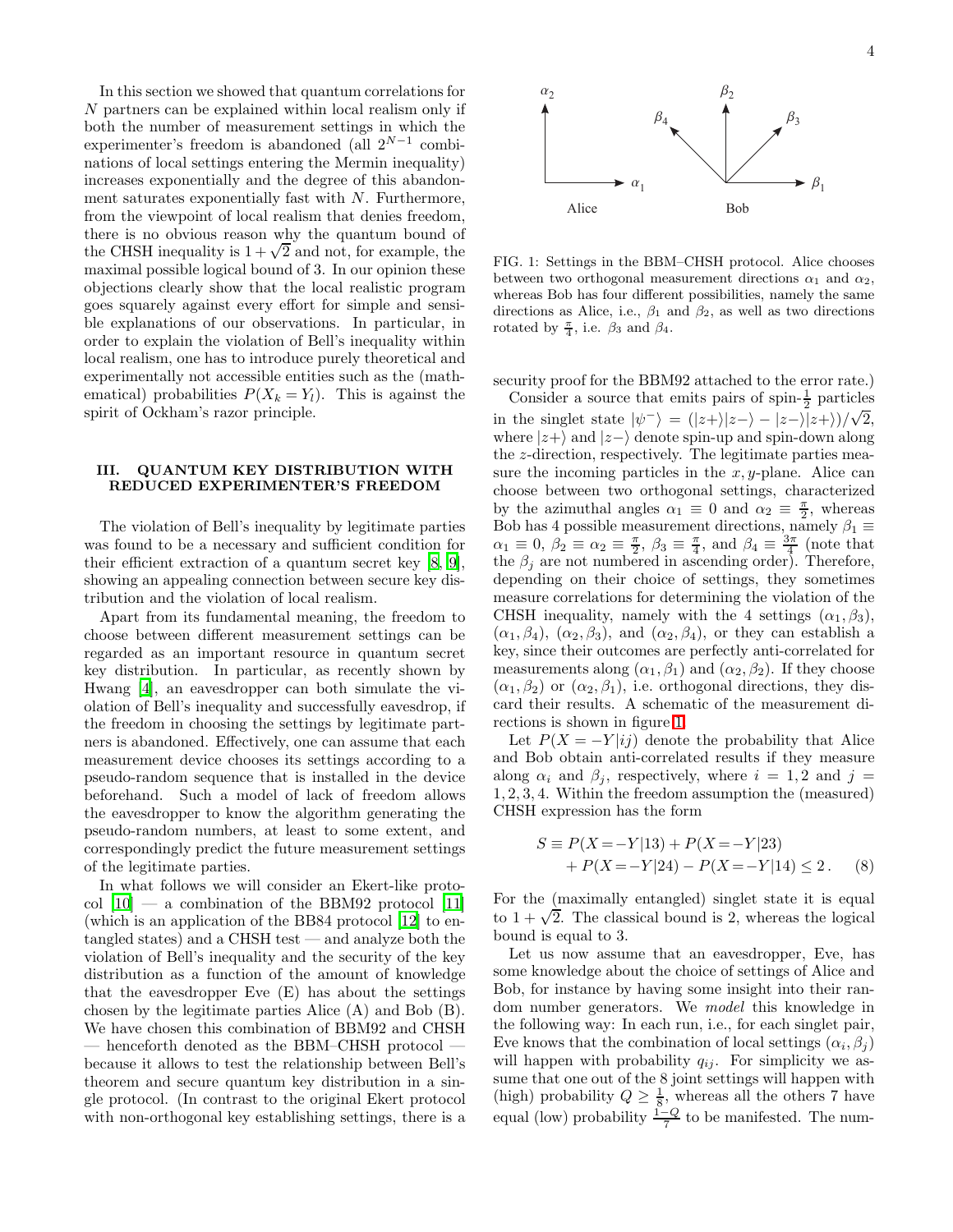ber Q shall be the same for all runs; the setting which it indicates to be most probable of course changes from run to run. The case  $Q = 1$  corresponds to perfect knowledge of the eavesdropper and to the complete lack of free will of Alice and Bob, whereas  $Q = \frac{1}{8}$  means that Eve has no knowledge at all.

Now we impose the following attack algorithm: If Eve believes one of the CHSH settings to be most likely, she sends the corresponding optimal product state. In general, if  $q_{ij} = Q$ , which means that the setting  $(\alpha_i, \beta_j)$  is most probable from Eve's viewpoint, she intercepts and sends either  $|\alpha_i\rangle_A |\beta_j + \pi\rangle_B$  or  $|\alpha_i + \pi\rangle_A |\beta_j\rangle_B$  (by tossing a fair coin, such that the local results of Alice and Bob are always totally random). Only in the special case  $q_{14} = Q$ , Eve sends  $|\alpha_1\rangle_A |\beta_4\rangle_B$  or  $|\alpha_1 + \pi\rangle_A |\beta_4 + \pi\rangle_B$ . This is the CHSH setting where the probability of anticorrelation should be minimized, since  $P(X = -Y | 14)$  appears with a minus sign in the CHSH inequality. Therefore, she attacks the CHSH measurements in order to achieve a maximal violation  $(S = 3)$  and the key establishing measurements to find the key (or rather produce it herself).

To further motivate why we have chosen this attack algorithm, we note that (i) it is canonical in the way that Eve attacks all events in the same way, namely with the appropriate product state. (ii) The attack is already good enough to show that the connection between violation of local realism and secure key distribution is lost in the case where the eavesdropper has partial knowledge about the settings. (iii) Eve sends a product state for each pair that is generated by the source; hence, Alice and Bob are faced with measurement results that can be described by local realism but nevertheless can violate the CHSH inequality [\(8\)](#page-3-1) due to restricted freedom.

According to Eve's setting knowledge and the attack strategy, one can compute the value for the CHSH expression as measured by Alice and Bob. In the subensemble of cases where, e.g., Alice measures along  $\alpha_1$  and Bob along  $\beta_3$ , Eve sends with probability Q the product states resulting in anti-correlations  $P(X = -Y|13) = 1$ . In the rest of the cases she sends 7 possible "wrong guesses" which each happen with probability  $\frac{1-Q}{7}$  and for each of them the probability for anti-correlations takes values between  $\frac{1}{2}$  and  $\cos^2 \frac{\pi}{8} \approx 0.854$ , depending on the specific wrong attack. The measured probability  $P(X = -Y | 13)$ is the expectation value of all 8 sets of anti-correlated results weighted with their probabilities to happen. Analogously, the probabilities for anti-correlation in the other subensembles are calculated and we find

$$
P(X = -Y|13) = Q + \frac{1-Q}{7} \left(\frac{5}{2} + 2\cos^2\frac{\pi}{8}\right),\tag{9}
$$

$$
P(X = -Y|23) = P(X = -Y|13),\tag{10}
$$

$$
P(X = -Y|24) = Q + \frac{1-Q}{7} \left(\frac{5}{2} + \cos^2 \frac{\pi}{8} + \sin^2 \frac{\pi}{8}\right), \quad (11)
$$

$$
P(X = -Y|14) = \frac{1-Q}{7} \left(\frac{5}{2} + \cos^2 \frac{\pi}{8} + \sin^2 \frac{\pi}{8}\right). \tag{12}
$$

The CHSH expression finally results in

<span id="page-4-0"></span>
$$
S = 3Q + \frac{1-Q}{7} \left( 5 + 4 \cos^2 \frac{\pi}{8} \right) \approx 1.2 + 1.8 Q. \quad (13)
$$



<span id="page-4-1"></span>FIG. 2: (a) The (measured) CHSH expression S as a function of Eve's setting knowledge Q (solid line). The CHSH inequal-ity [\(8\)](#page-3-1) with classical bound  $S_{\rm cl} = 2$  (dotted line) is violated for every setting knowledge  $Q > Q_{\text{cl}} \approx 0.44$ . The quantum bound  $S_{\rm qm} = 1 + \sqrt{2}$  is also indicated. (b) The mutual information between Alice and Bob  $I_{AB}$  (dashed line) and the actual mutual information between Bob and Eve  $I_{BE}$  (solid line), which is always smaller than (or equal to) the Alice–Eve mutual information. For every setting knowledge Q one has  $I_{BE} \geq I_{AB}$  and thus Alice and Bob can never extract a secret key. An optimal attack without setting knowledge leads to  $I_{BE}$  (dotted line). Only for  $Q \leq Q_0 \approx 0.63$  the BBM–CHSH protocol is secure, because Alice and Bob find  $I_{AB} \leq \tilde{I}_{BE}$  and they will not use their key.

Thus, the logical bound  $S_{\text{log}} \equiv 3$  is reached in the limit  $Q \rightarrow 1$ . The classical bound of  $S_{\text{cl}} \equiv 2$  is beaten for all  $Q > Q_{\text{cl}} \approx 0.44$  and the quantum mechanics (Cirel'son) bound  $S_{\text{qm}} \equiv 1 + \sqrt{2} \approx 2.41$  is beaten for setting knowledge  $Q > Q_{\rm qm} \approx 0.67$ . If Q is larger than  $Q_{\rm qm}$ , Eve should reduce the strength of her attack, e.g. by mixing some noise into her product states, for otherwise even the quantum bound would be broken. The CHSH expression [\(13\)](#page-4-0) and the bounds are shown in figure [2a](#page-4-1).

We can make the direct connection with section [II,](#page-0-0) where now Eve plays the role of "conspiratorial" local realistic nature. Accordingly, we can introduce the difference between the measured probabilities  $P(X = -Y | i j)$ and their mathematical (set constraint fulfilling) counterparts  $P(X_i = -Y_i)$  to which the experimenter has no access. The latter are given by the first if one substitutes the value  $Q = \frac{1}{8}$  as this corresponds to the case where Eve has no setting knowledge and Alice and Bob are receiving a classical mixture of equally weighted product states for each run:  $P(X_i = -Y_j) = P(X = -Y |ij)|_{Q=1/8}$ . The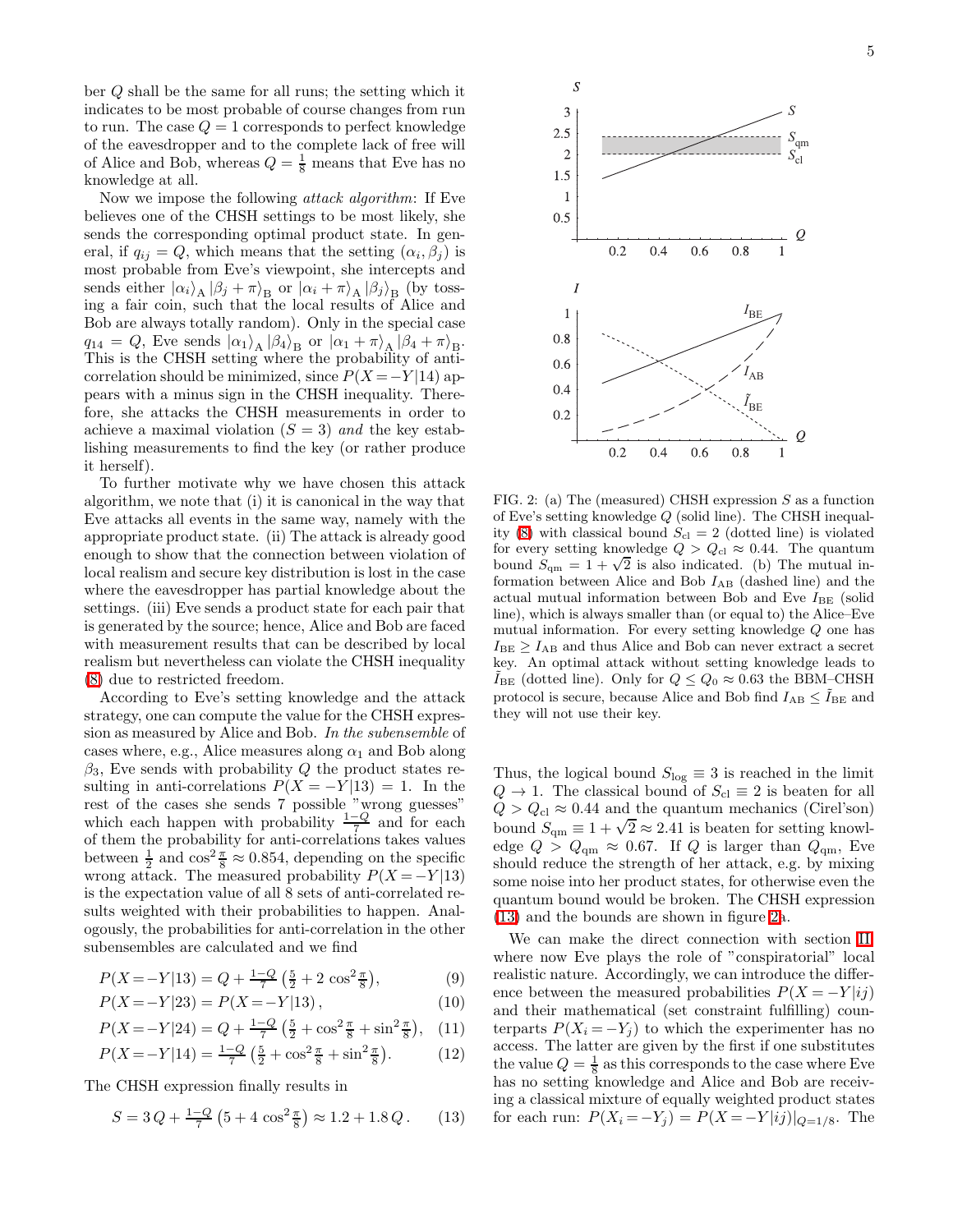difference

$$
\Delta_{ij} \equiv P(X = -Y|ij) - P(X_i = -Y_j) \tag{14}
$$

measures the lack of freedom. The set constraint fulfilling CHSH expression is

$$
S_{\text{CHSH}} \equiv P(X_1 = -Y_3) + P(X_2 = -Y_3) + P(X_2 = -Y_4) - P(X_1 = -Y_4) \le 2, \quad (15)
$$

<span id="page-5-0"></span>and therefore

<span id="page-5-1"></span>
$$
S \le 2 + \Delta_{\text{CHSH}} , \qquad (16)
$$

where  $\Delta_{\text{CHSH}} \equiv \Delta_{13} + \Delta_{23} + \Delta_{24} - \Delta_{14}$ . Inequality [\(16\)](#page-5-0) is fulfilled if and only if [\(15\)](#page-5-1) is fulfilled and this is the case because the (mathematical) probabilities  $P(X_i = -Y_j)$ correspond to a mixture of product states and therefore obey local realism.

When is Eve's knowledge about the settings also sufficient to find out the key which is established by Alice and Bob? To answer this question, we have to compute mutual informations between the parties. The mutual information between Alice and Bob is determined by the bit error rate [\[8\]](#page-6-7) which they can compute in the subensembles where they measured along  $\alpha_1 = \beta_1 = 0$  or  $\alpha_2 = \beta_2 = \frac{\pi}{2}$ . Let us consider the first; the error rate in the second is the same for symmetry reasons. The bit error rate  $D$  is given by the sum of 8 terms corresponding to the 8 settings that were potentially possible from Eve's point of view. Each term is the probability with which Eve believed this event would happen — Q for the event  $(\alpha_1, \beta_1)$  itself and  $\frac{1-Q}{7}$  for all the others (the wrong guesses), corresponding to our definition of the setting knowledge — multiplied with the probability that the attack  $(\alpha_i, \beta_j)$  leads to a correlation (error) rather than an anti-correlation as for the original singlet state. This "destruction probability" is 0 for the "correct" event  $(\alpha_1, \beta_1)$ , it is  $\sin^2 \frac{\pi}{8}$  for both  $(\alpha_1, \beta_3)$  and  $(\alpha_1, \beta_4)$ , and  $\frac{1}{2}$  for all the others (where an orthogonal state was sent to Alice or Bob). Finally, we find the bit error rate

<span id="page-5-2"></span>
$$
D = \frac{1 - Q}{7} \left( \frac{5}{2} + 2 \sin^2 \frac{\pi}{8} \right) \approx 0.4 \left( 1 - Q \right). \tag{17}
$$

The mutual information between Alice and Bob is

$$
I_{AB} \equiv 1 - H(D), \qquad (18)
$$

with  $H(p) \equiv -p \lg p - (1-p) \lg(1-p)$  the Shannon entropy, where lg denotes the logarithm with base 2.

The maximal mutual information between Alice (or Bob for symmetry reasons) and Eve from Alice's and Bob's viewpoint, which can be attained by an optimal attack of Eve for a given error rate D and under the con-dition that Eve has no setting knowledge, is given by [\[8](#page-6-7)]

$$
\tilde{I}_{\rm AE} = \tilde{I}_{\rm BE} = 1 - H(\frac{1}{2} + \sqrt{D - D^2}).\tag{19}
$$

The actual mutual information between Alice and Eve,  $I_{AE}$ , can be computed from the conditional entropy  $H_{A|E}$  6

by  $I_{AE} = H_A - H_{A|E}$ , where Alice's Shannon information is  $H_A = 1$ , since the outcomes of Alice are always locally random for all possible attacks. As all chosen settings are publicly revealed after the measurements, Eve can compute  $H_{\text{A/E}}$  in the *subensemble* of the key establishing measurement  $(\alpha_1, \beta_1)$ . (If Alice and Bob measure along  $(\alpha_2, \beta_2)$ , the result does not change.) The calculation itself is straightforward, once one realizes that  $H_{A|e} = 0$ for all 4 events e in which Eve (justly) believed that Alice would choose  $\alpha_1$ , as Eve knows her result in this case. If Eve made the (wrong) guess  $\alpha_2$  then  $H_{A|e} = 1$  for these 4 possible events, for Alice measures in the orthogonal direction  $\alpha_1$ . Thus,  $H_{A|E} = 4 \frac{1-Q}{7}$  and

$$
I_{\text{AE}} = 1 - 4\,\frac{1-Q}{7} = \frac{3}{7} + \frac{4}{7}Q\,. \tag{20}
$$

Analogously, one can find the actual mutual information between Bob and Eve:

$$
I_{\rm BE} = 1 - \frac{1 - Q}{7} \left( 2 + 4 H(\cos^2 \frac{\pi}{8}) \right) \approx 0.37 + 0.63 Q, (21)
$$

which is always smaller than (or equal to)  $I_{AE}$ . Secretkey agreement between Alice and Bob using only error correction and privacy amplification is possible if and only if the Alice-Bob mutual information is greater than the minimum of the Alice–Eve and Bob–Eve mutual information, that is, if and only if  $I_{AB}$  $\min(I_{\text{AE}}, I_{\text{BE}})$  [\[13\]](#page-6-12). We have

$$
I_{\rm AB} \le I_{\rm BE} \tag{22}
$$

for all  $Q$  and equality only holds for  $Q = 1$ . Alice and Bob can never extract a secret key, since the condition  $I_{AB}$  >  $I_{BE}$  is never fulfilled (figure [2b](#page-4-1)).

The well-known critical error rate  $D_0 = \frac{1}{2} \left( 1 - \frac{1}{\sqrt{2}} \right)$  $_{2}^{\cdot})\approx$ 0.15 corresponds, according to [\(17\)](#page-5-2), to a setting knowledge  $Q_0 \approx 0.63$ . For this knowledge  $I_{AB} = I_{BE}$ . If  $Q > Q_0$ , the BBM–CHSH protocol is insecure, since  $I_{AB} \leq I_{BE}$  and Alice and Bob find both their error rate to be sufficiently small (below  $D_0$ ) and the CHSH inequality [\(8\)](#page-3-1) to be violated, which makes them think they are safe. For  $Q \leq Q_0$  Eve's setting knowledge is "insufficient" and the protocol becomes secure: Alice and Bob cannot extract a secret key because still  $I_{AB} < I_{BE}$ , but they find  $I_{AB} \leq I_{BE}$  and know that there might be an eavesdropper and thus they will not use the key. For  $0.44 \approx Q_\mathrm{cl} < Q \leq Q_0 \approx 0.63$  they will find the CHSH in-equality [\(8\)](#page-3-1) to be violated  $(S > 2)$  and nonetheless they cannot extract a secret key  $(I_{AB} \leq I_{BE}, D \geq D_0)$ . Therefore, we deduce that the equivalence between the violation of Bell's inequality (with complete freedom) and the secure key distribution (without freedom) is lost. (However, the new bound in inequality [\(16\)](#page-5-0) is never broken and, in fact, a secret key can never be extracted.)

If Alice and Bob knew Q, which means they knew to which extent their freedom is restricted, and if they calculated the maximal  $\Delta_{\text{CHSH}}$  under the constraint of an insecure key,  $I_{AB} \leq \min(I_{AE}, I_{BE})$ , for all possible attacks, then a violation of the CHSH inequality with the